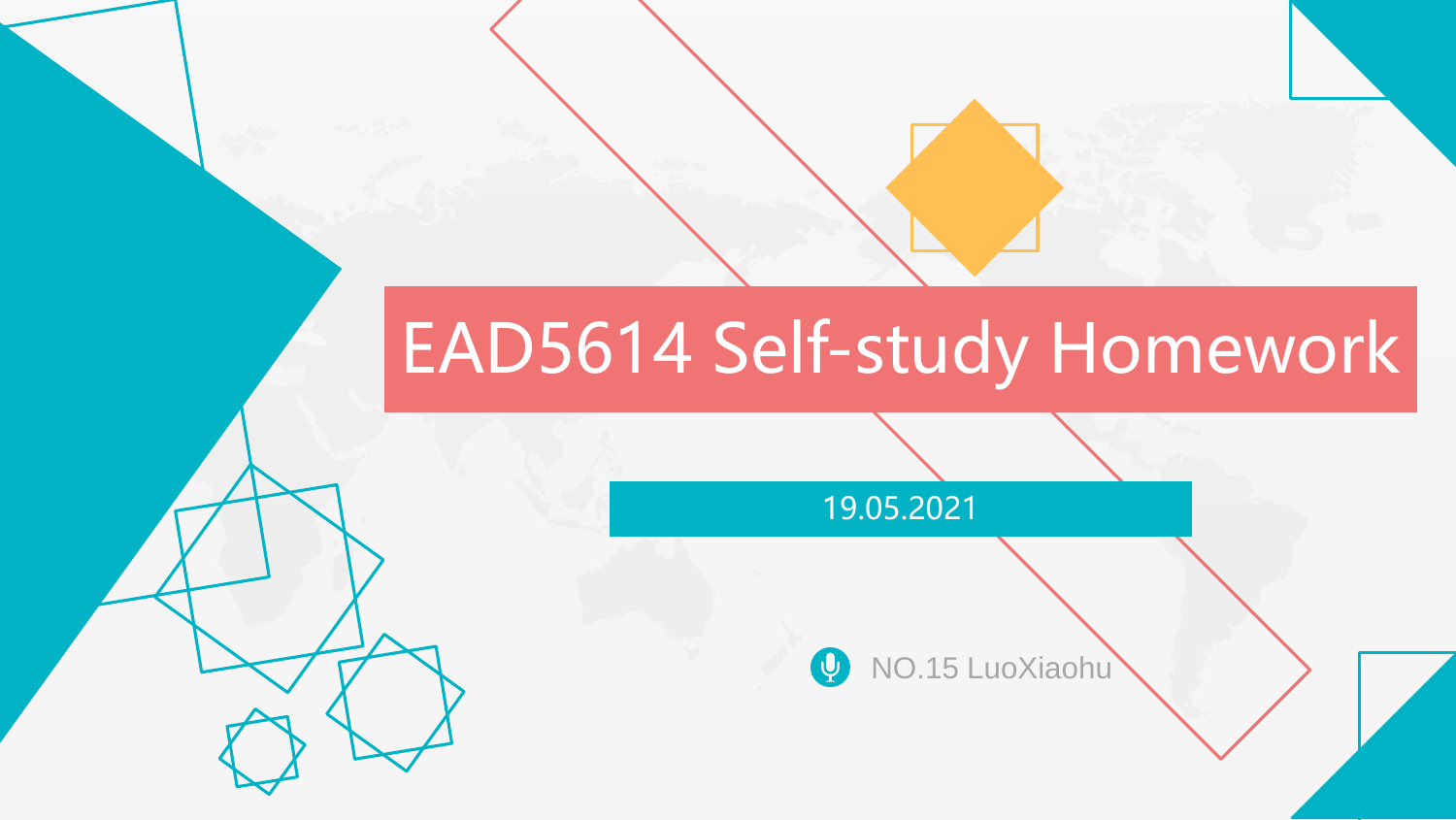table of **Contents** 



 $\overline{0}$ 

**Tools for Knowledge Management in My Organization**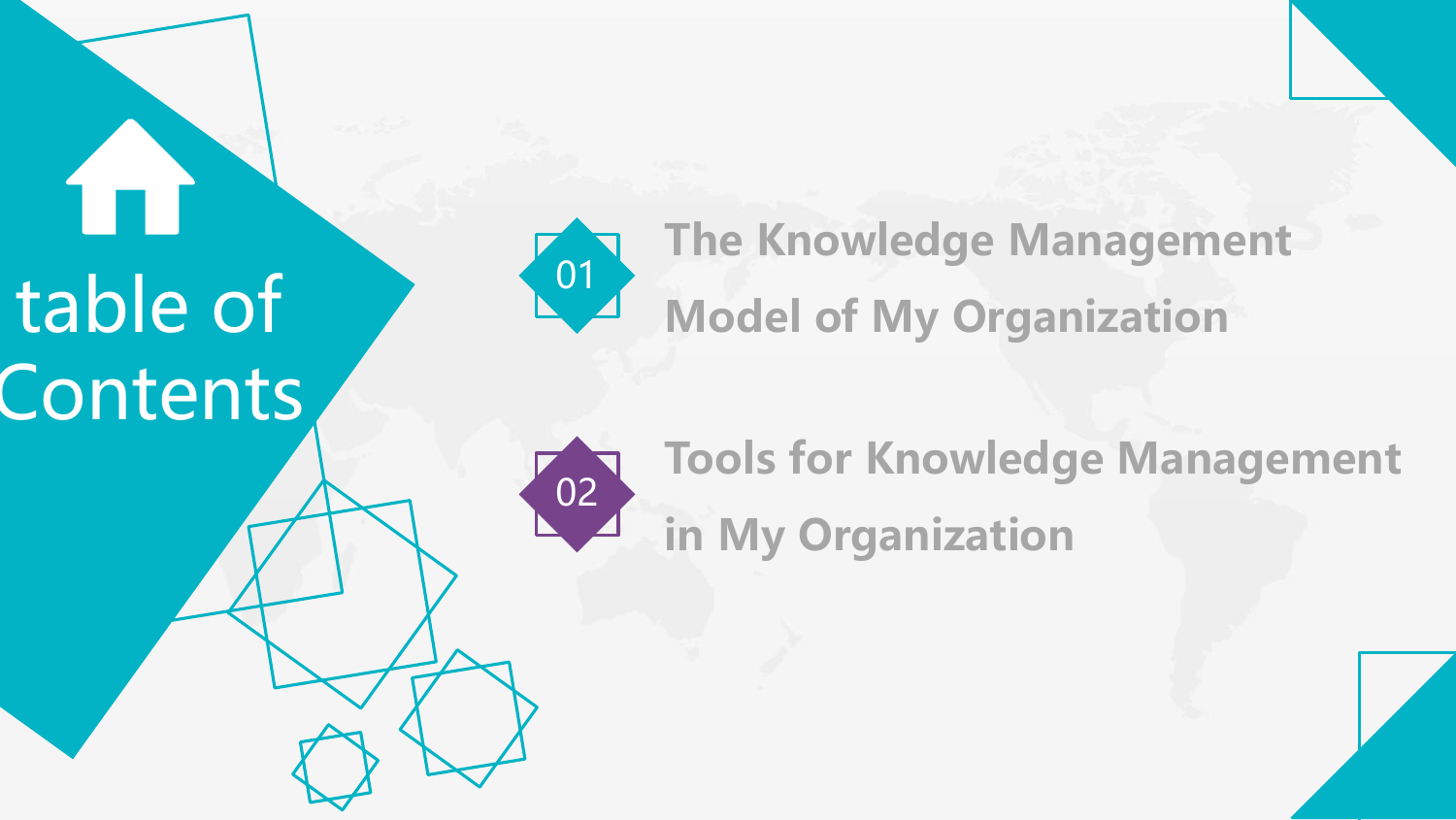## **The Knowledge Management Model of My Organization**

**Our college uses the model of knowledge management integrating context(KMIC)**

# **ONE**

**Organization** 

People

Information technology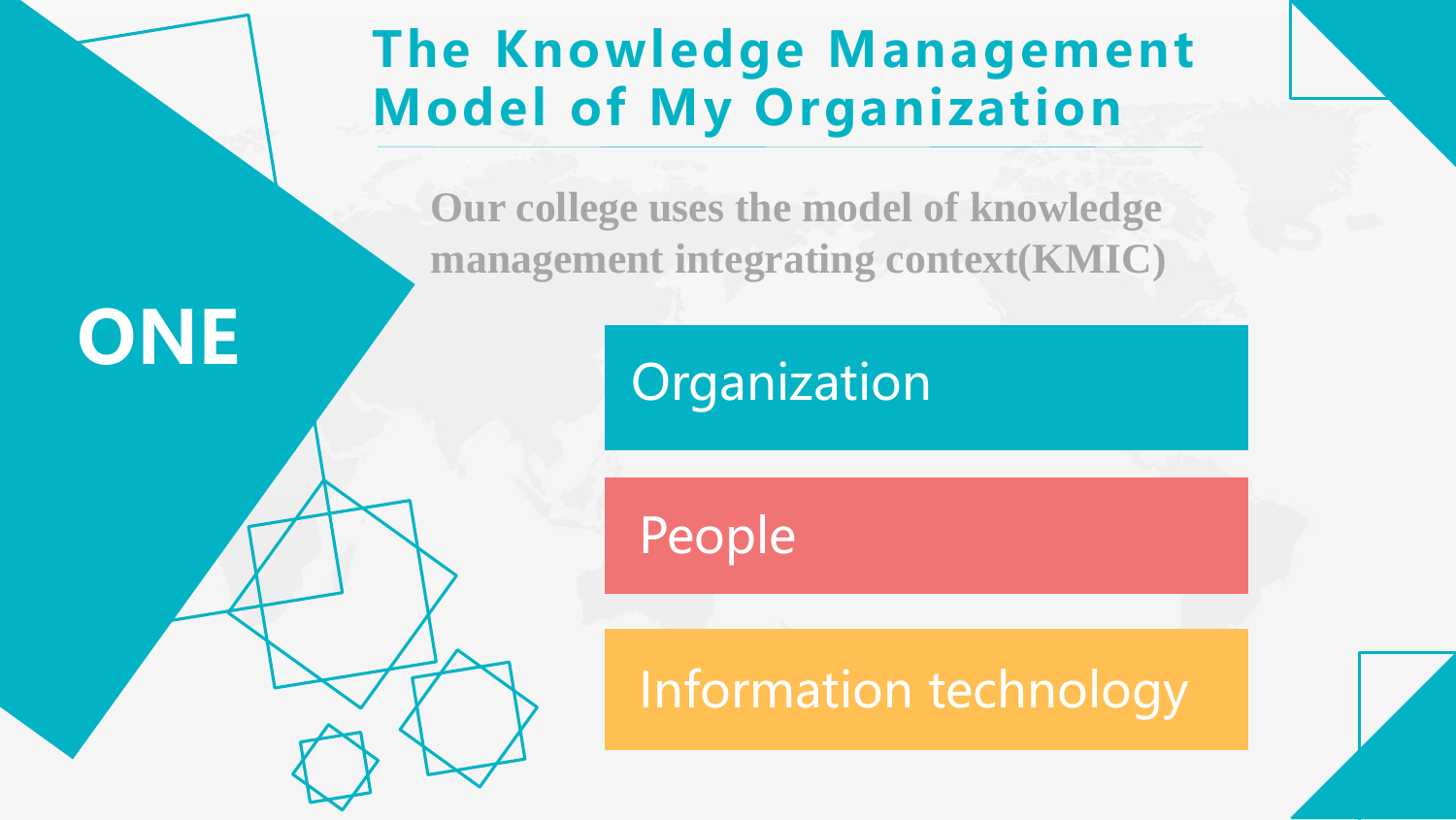**The main feature of this model is that knowledge is the information in context, just because of the existence of context, knowledge has kinds of relationships and meanings. The key point of knowledge management is that to make the management system have the characteristics of context sensitivity and user sensitivity, whether it can provide the context of understanding information and the contacts between information for users or not. Some researchers have suggested that knowledge management is consisted by three elements which are organization, person and information, and the development of knowledge management is always around them.**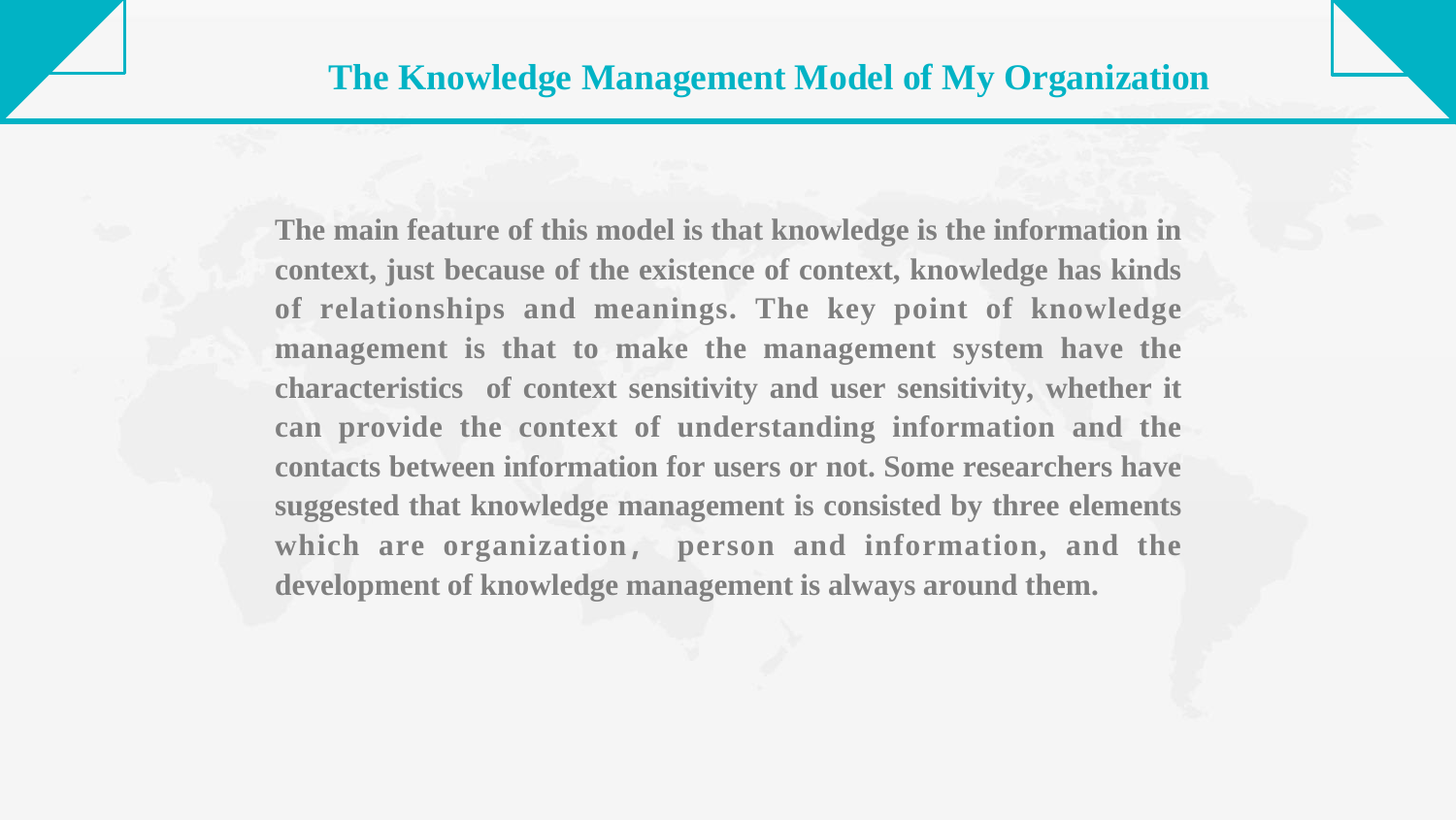#### **The Knowledge Management Model of My Organization**



**In practice, people always pay attention to the impetus of information technology and the development of human potential, while u n d e r s t a n d i n g t h e i m p o r t a n c e o f organizational knowledge management remains improved.**

People acquire knowledge through **"Learning by Doing" in the organization, then they deal with the knowledge by numeralization, domination, knowledge retrieving and so on.**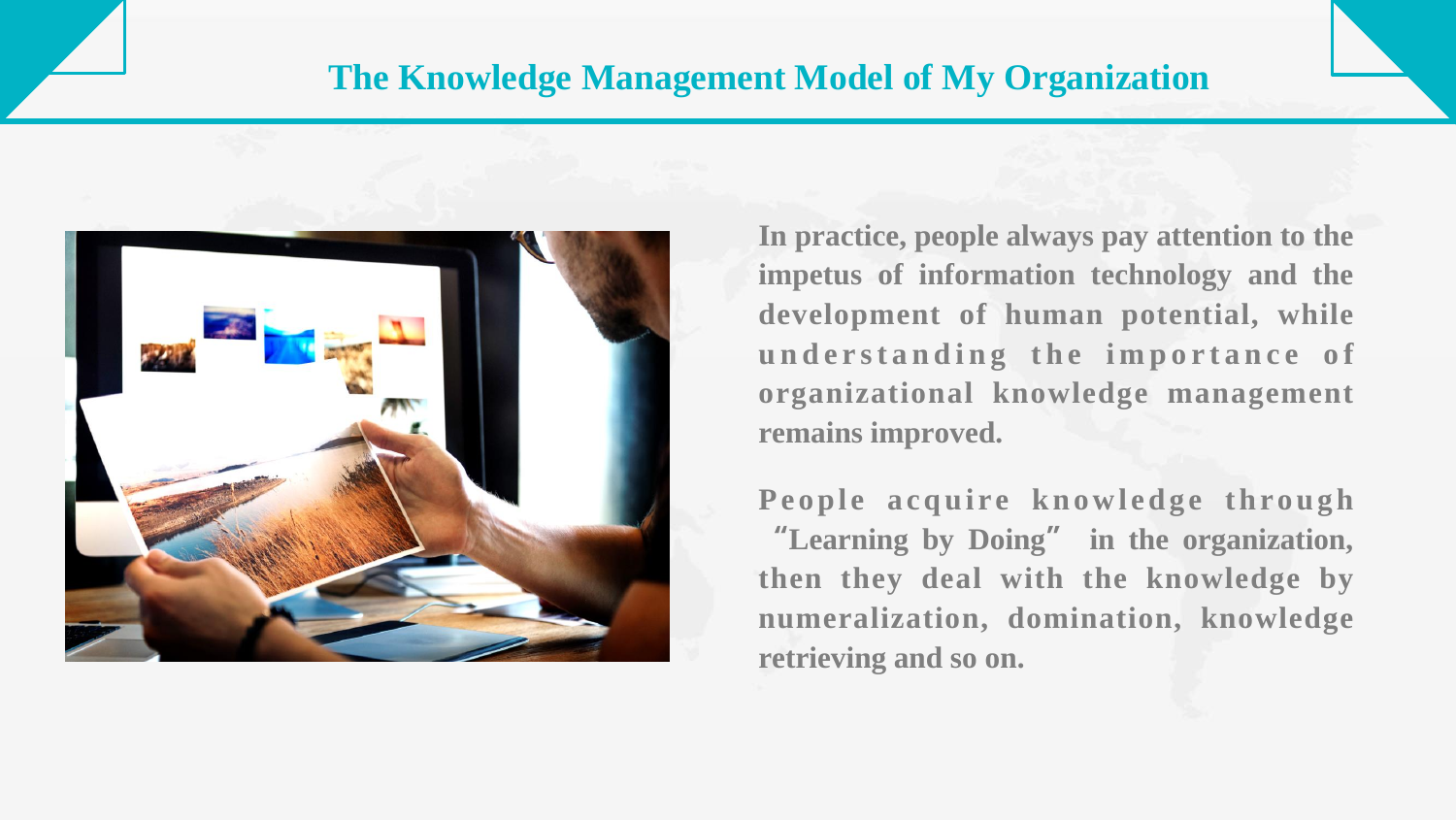#### **The Knowledge Management Model of My Organization**



**To make knowledge management of the organization come true, it uses information technology, serves the creation of people. Information technology constructs the basic information structure of knowledge transfer, to form the knowledge structure system of following the organization's unified entry, entity type, knowledge processes.**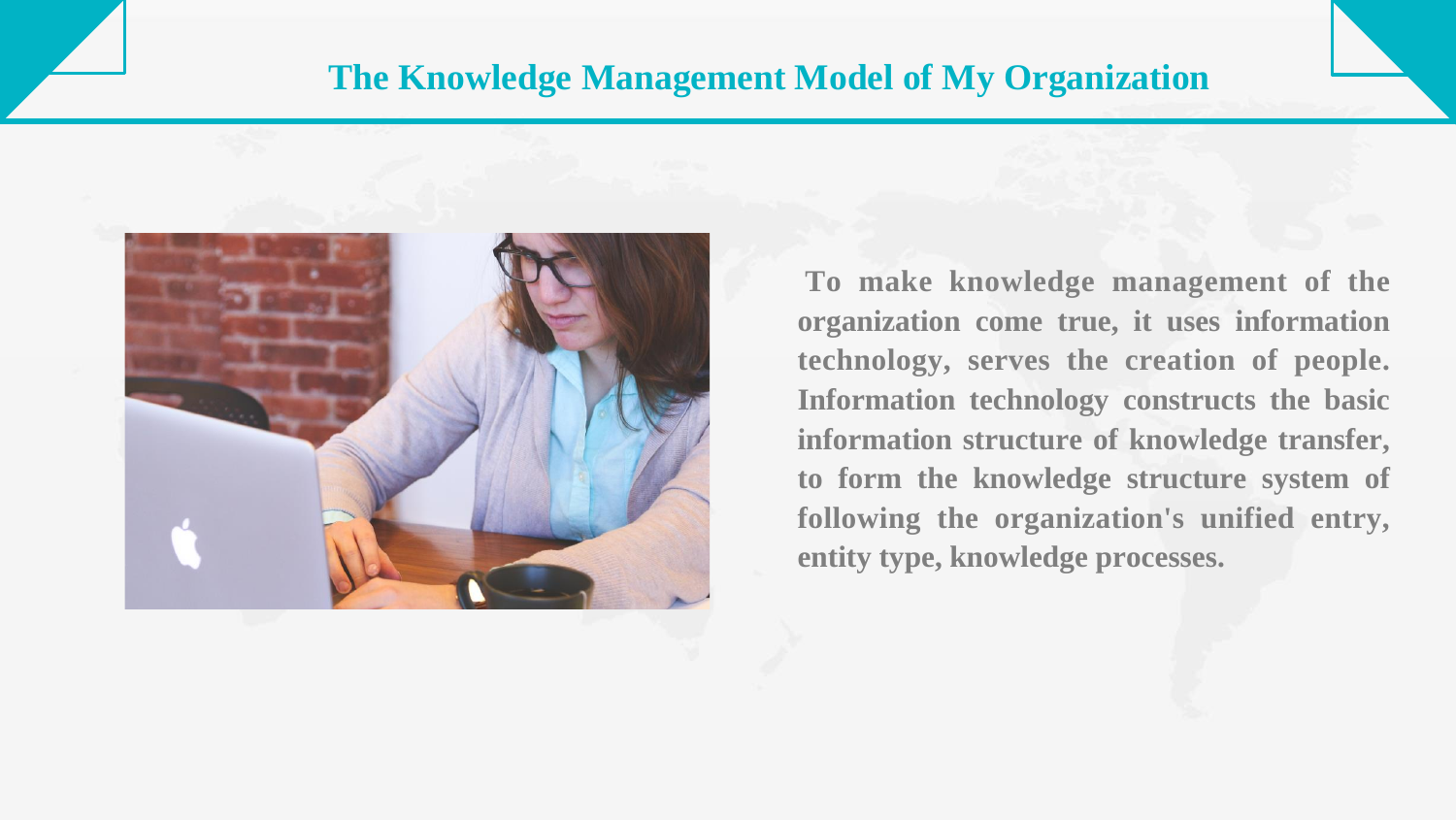### Knowledge subject

## Knowledge (item)

## Knowledge process

## Knowledge context

**KMIC, this model integrated with the s u b j e ct o f k n o w l ed g e , k n o w l ed g e, knowledge processes and knowledge context, and explored the modeling method of these four elements. The main character of KMIC d i f f e r i n g f r o m o t h e r k n o w l e d g e management models is that context is regarded as an indispensable element of knowledge management, and has the tight integration with other knowledge management elements. This model established a powerful theoretical framework for the systematization and structuralization of knowledge management.**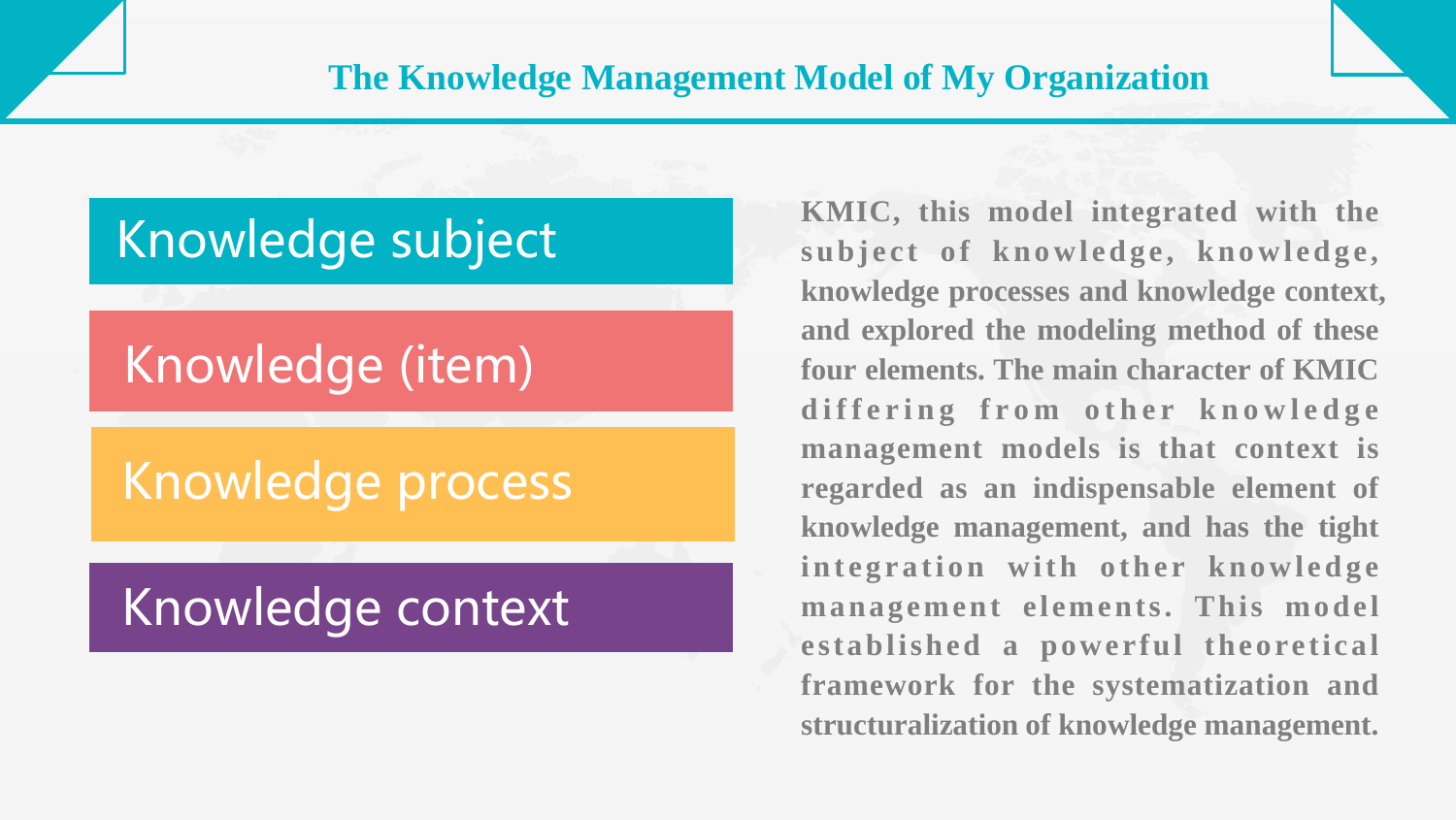#### **Tools for Knowledge Management in My Organization**

## history

The history of knowledge management

**TWO**

The current state of knowledge management

status quo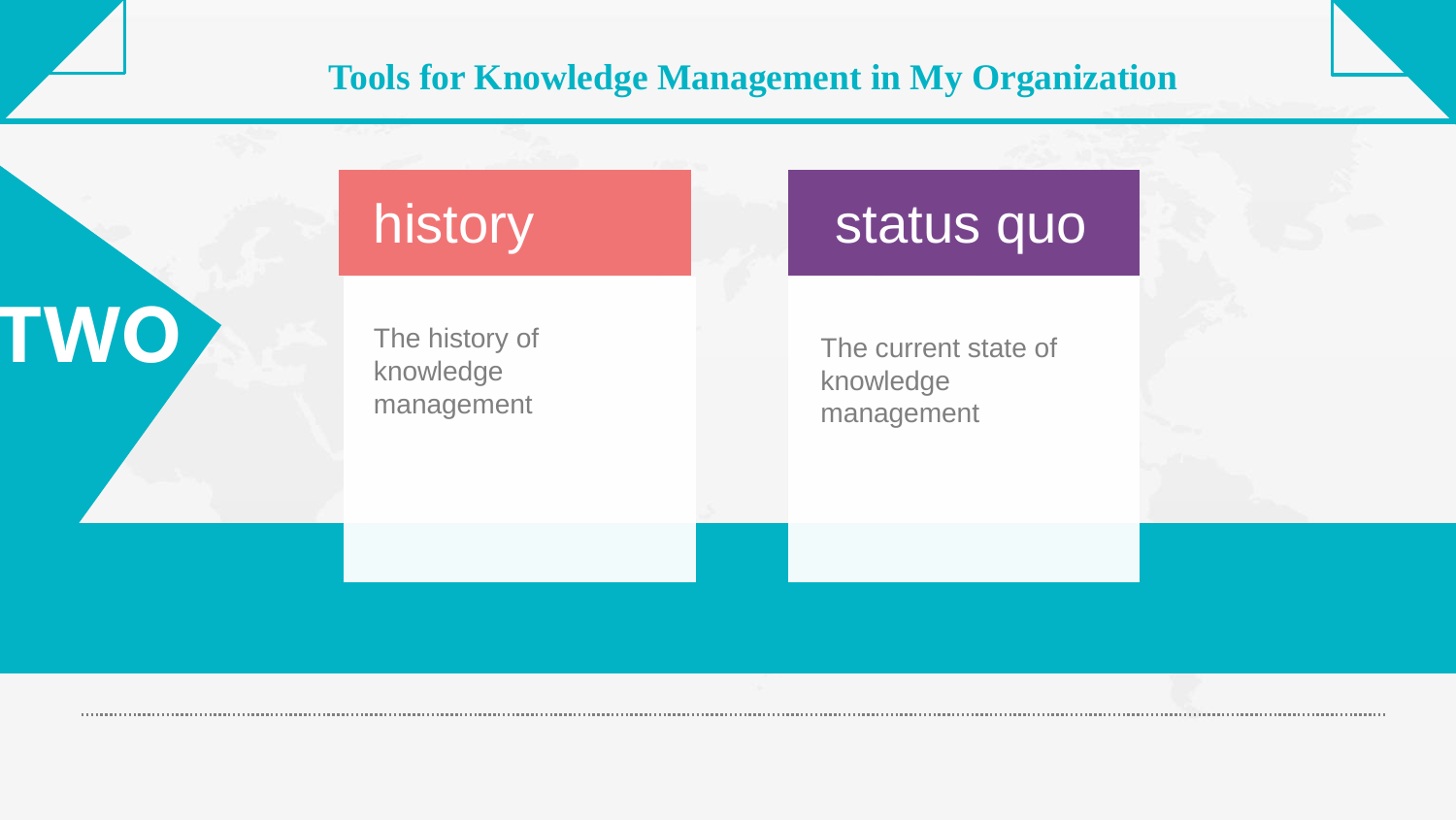**From 2000 to 2006, our college begins to implement office automation, which refers to using computers as a tool to handle internal office business, mainly contains the production, storage and transmission of documents.**

**From 2007 to 2014, in the basic of information retrieval system, OA and management information system, DSS and ES with different functions have been approached. In order to satisfy the needs of administrative decision-making and government management, informatization during this period has mainly used these information systems to process and deal with information.**

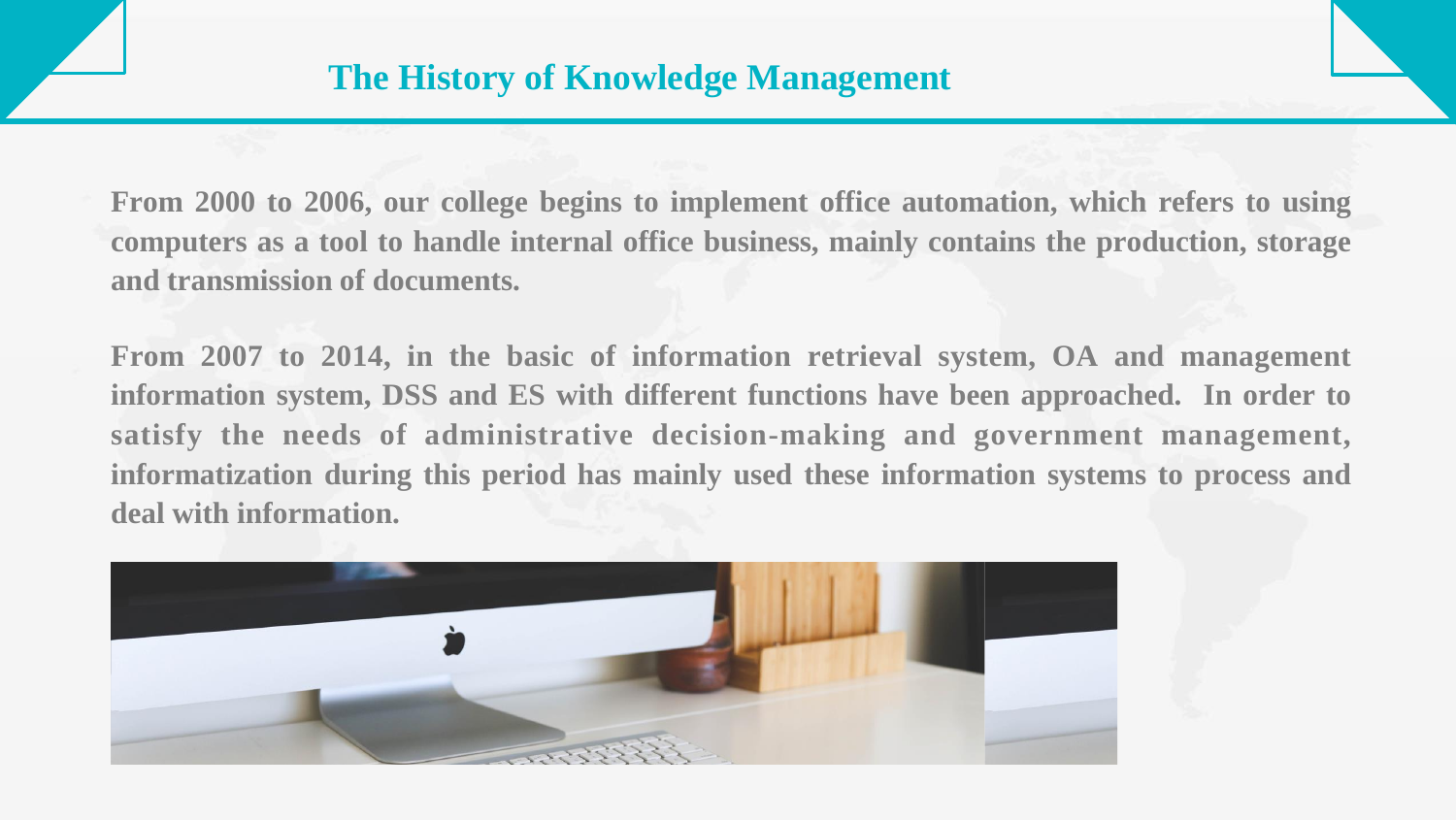**Since 2014, our college begins to make full use of information technology such as computers, mobile terminal, internet, communication, digitization and so on, building an efficient, responsible and responsive OA system to provide seasonable information and service for departments, leaders, staffs, teachers and students by different information service facilities.**

**It is worth mentioning that office automation is not just about making traditional management and operations simple and electronic, instead of reorganizing and re-engineering traditional organization structure, operation mode and business process to meet the new development and management needs of the college.**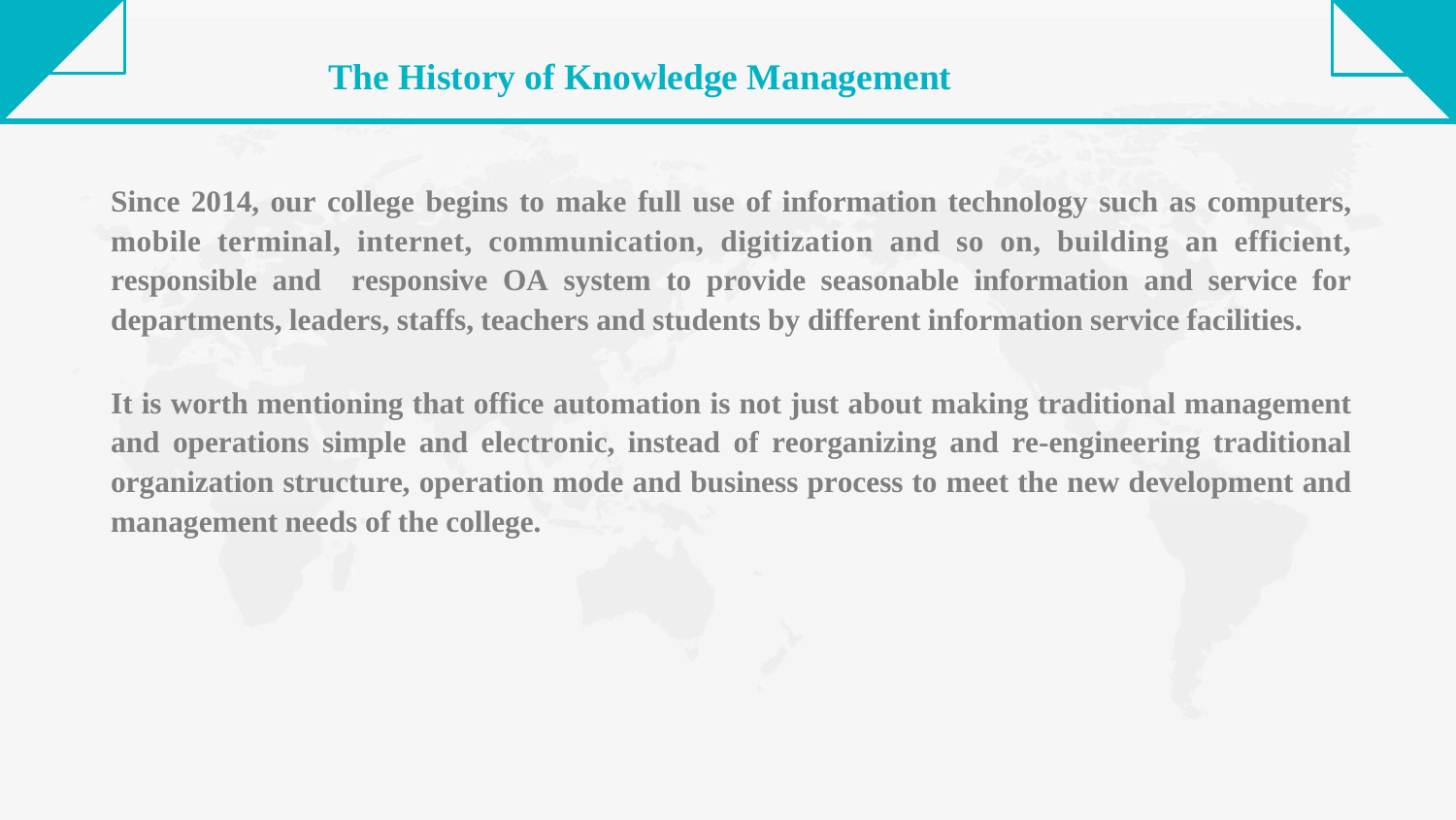**The Knowledge management tool in our college is Office Automation (short for OA). It is a kind of distributed information processing system which depends on computer networks, so it also calls office information system. The main function of it contains some basic links such as information collection, information processing, information transmission, information storage and retrieval. It refers to all aspects of College Management Platform, and can be adjusted according to the actual situation.**

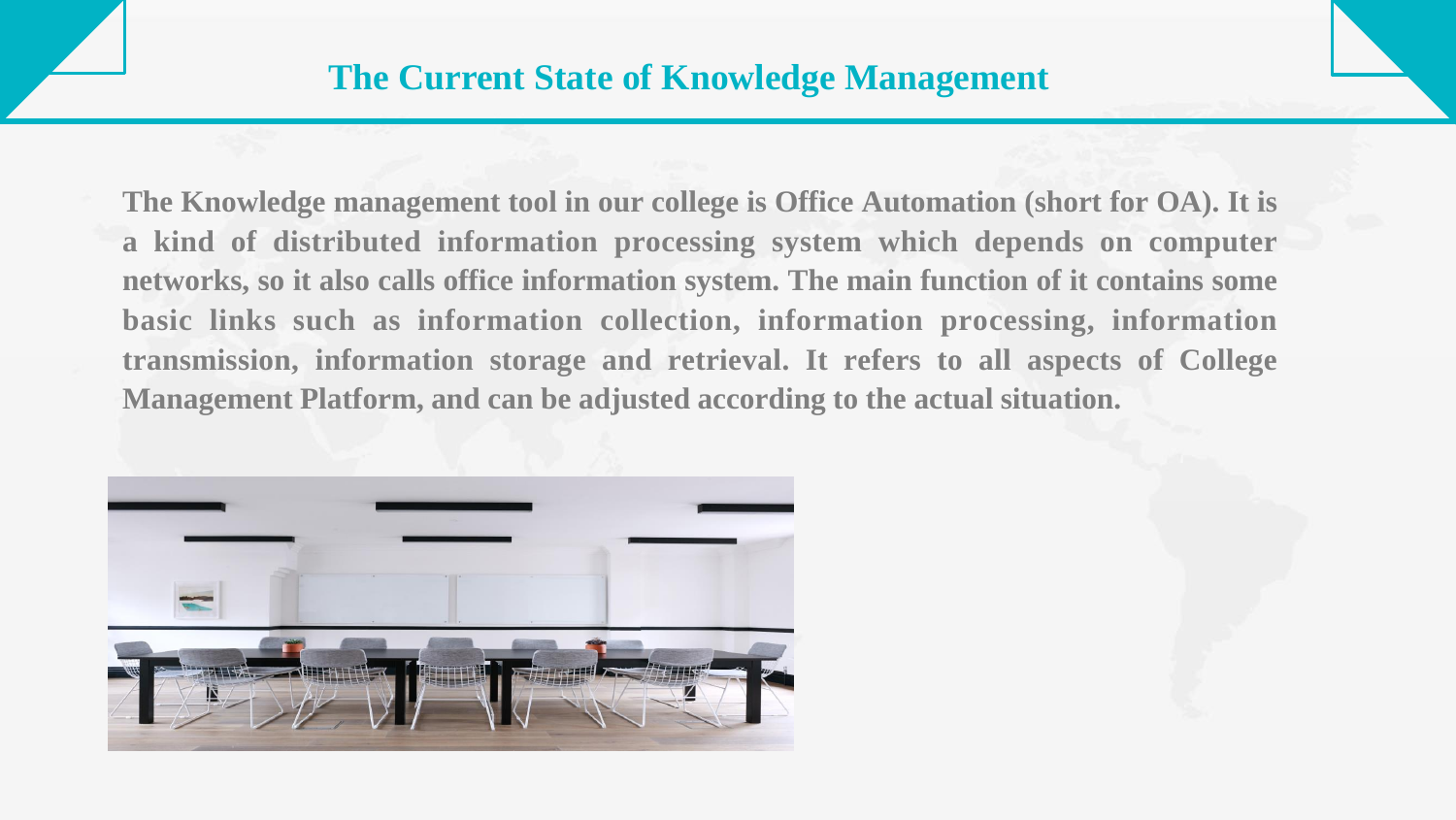**OA system has functions such as office management, archives processing, email management, meeting management,teaching affair administration,student management,integrated service,personal schedule,Personal network disk management and so on.**



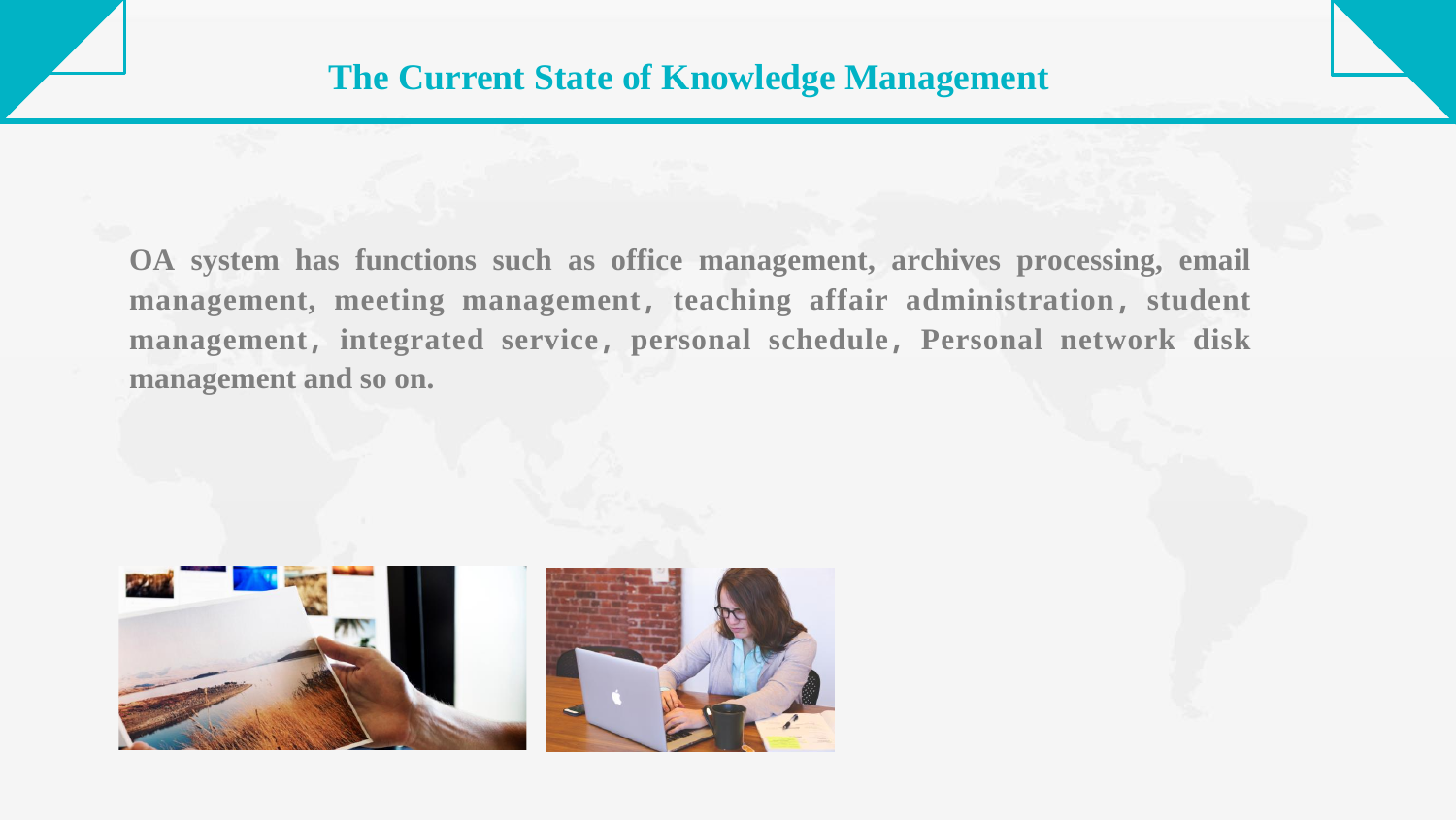**Office management among them integrates 191 items of business matters from 23 functional departments, such as scientific effort, student work, financial work, library and so on.**

| 智慧校园门户                                       |           |                                   |           |         | ● 骆小虎 党院办 修改信息和密码 手机版 退! |
|----------------------------------------------|-----------|-----------------------------------|-----------|---------|--------------------------|
| 我的工作台<br>办事大厅<br>通讯录<br>文件共享<br>凤鸣学堂<br>校内信箱 | 职能部门      | 问题反馈<br>二级学院                      |           |         |                          |
| 通知公告                                         | More      | 学校发文                              | More      | 待办事项    |                          |
| 关于表彰2021年浙江省高校经典阅读积分挑战赛获奖同学的通知               | $05 - 18$ | 关于公布《义乌工商职业技术学院2021年招生章程》的通知      | $05 - 08$ | 公文办理(7) |                          |
| 2020~2021学年第二学期第13周会议安排(2021年5月17日~23日)      | $05 - 17$ | 关于公布《义乌王商职业技术学院2021年面向技能优秀中职毕业生免试 | $05 - 07$ | 办事大厅(4) |                          |
| 关于开展"学党史 悟思想 强素质 开新局"——中层干部管理创新与治            | $05 - 17$ | 关于成立义乌工商职业技术学院数字化改革工作领导小组及工作专班的   | $05 - 07$ | 校内信箱(1) |                          |
| 学校及各单位疫情防控值班安排(5.17-5.23)                    | $05 - 17$ | 关于印发《义乌工商职业技术学院教师教学创新团队建设方案》的通知   | $05 - 06$ |         |                          |
| 关于公布党史学习教育活动集中办理20件师生实事的通知                   | $05 - 14$ | 关于公布2021年学校教师教学能力比赛结果的通知          | $05 - 06$ |         |                          |
| 关于开展2020-2021学年"文明班级""星级寝室""文明寝室"<br>"模…     | $05 - 10$ | 关于印发《义乌工商职业技术学院改造工程管理办法(修订)》的通知   | $04 - 30$ |         | "最多跑一次"<br>网上办事大厅        |
| 16 服务多不好找,请在这里搜                              |           |                                   |           |         |                          |
| 快速搜索应用服务,请输服务名称或拼音首字母                        |           |                                   |           |         |                          |
| 我的常用系统 [设置]                                  |           |                                   |           |         |                          |
| 课                                            |           | T<br>囻                            |           |         |                          |

毕业综合实践

校内信箱

网上报修

健康校园

健康打卡

凤鸣学堂

我的课表

学工系统

教务系统

办事大厅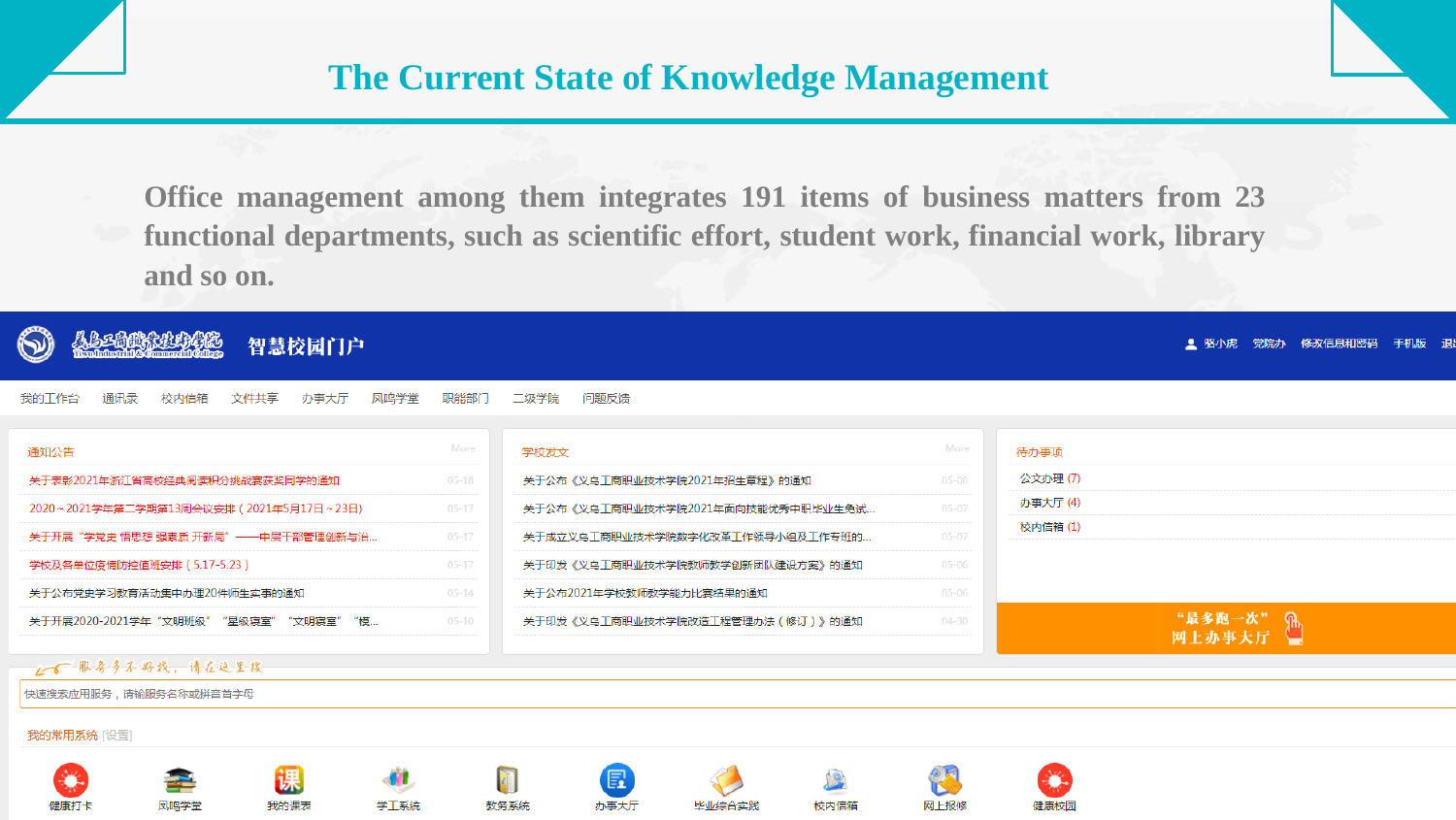#### **OA Service Statistics**

| 办事目录          | 待我办理  | 我已办理 | 我申请的事项         | 办理转移           | 流程管理<br>工作组    | 流程配置<br>统计分析   | 跑一次没办成专窗     |                |
|---------------|-------|------|----------------|----------------|----------------|----------------|--------------|----------------|
| 办理模式统计        |       |      |                |                |                |                |              |                |
| 类别            |       |      | 线上办理           | 线上线下皆可办理       | 线上线下结合办理       | 线下办理           | 期它           | 小计             |
| 党院办           |       |      | 18             | 3              |                |                |              | 21             |
| 组织部、统战部       |       |      | 5              |                |                |                |              | 5              |
| 宣传部 (融媒体中心)   |       |      | 3              |                |                |                |              | 3              |
| 教师工作部、人事处     |       |      | 16             |                |                | $\mathbf 1$    |              | $17$           |
| 教务处、校企合作处     |       |      | 24             |                | 3              | $\overline{2}$ |              | 29             |
| 督导处           |       |      | $\mathbf{1}$   |                |                |                |              | $1\,$          |
| 科研处           |       |      | 4              | $\overline{2}$ | $\overline{2}$ | 1              |              | 9              |
| 学工部 (学生处)、人武部 |       |      | 23             |                | $1\,$          | 1              |              | 25             |
| 团委            |       |      |                |                | $\mathbf 1$    |                |              | $\mathbf{1}$   |
| 招生就业处 (招生办公室) |       |      | 3              |                |                |                |              | $\overline{3}$ |
| 创业管理处         |       |      | $\overline{7}$ |                | $\mathbf 1$    |                |              | 8              |
| 国际处 (港澳台办)    |       |      | 16             |                |                |                |              | 16             |
| 网信中心          |       |      | $10\,$         |                |                |                | $\mathbf{1}$ | 11             |
| 后勤资产管理处       |       |      | 5              | $\mathbf{1}$   |                |                |              | $\sqrt{6}$     |
| 计财处           |       |      | 6              | $\mathbf{1}$   |                | 1              |              | 8              |
| 采购中心          |       |      | 4              |                |                |                |              | $\overline{4}$ |
| 纪委办           |       |      | 1              |                |                |                |              | $\mathbf{1}$   |
| 校安处           |       |      | 7              | $\overline{4}$ |                |                |              | 11             |
| 图书馆           |       |      | 3              | 1              | $\mathbf 1$    |                |              | 5              |
| 工会            |       |      | 1              |                |                |                |              | $\mathbf{1}$   |
| 公寓管理中心        |       |      |                |                |                |                |              | $\pmb{0}$      |
| 继教学院 (社会服务)   |       |      | $\mathbf{1}$   |                |                |                |              | $\mathbf 1$    |
| 体育教学部         |       |      | 5              |                |                |                |              | 5              |
|               | 本页合计: |      | 163            | 12             | 9              | 6              | $\mathbf{1}$ | 191            |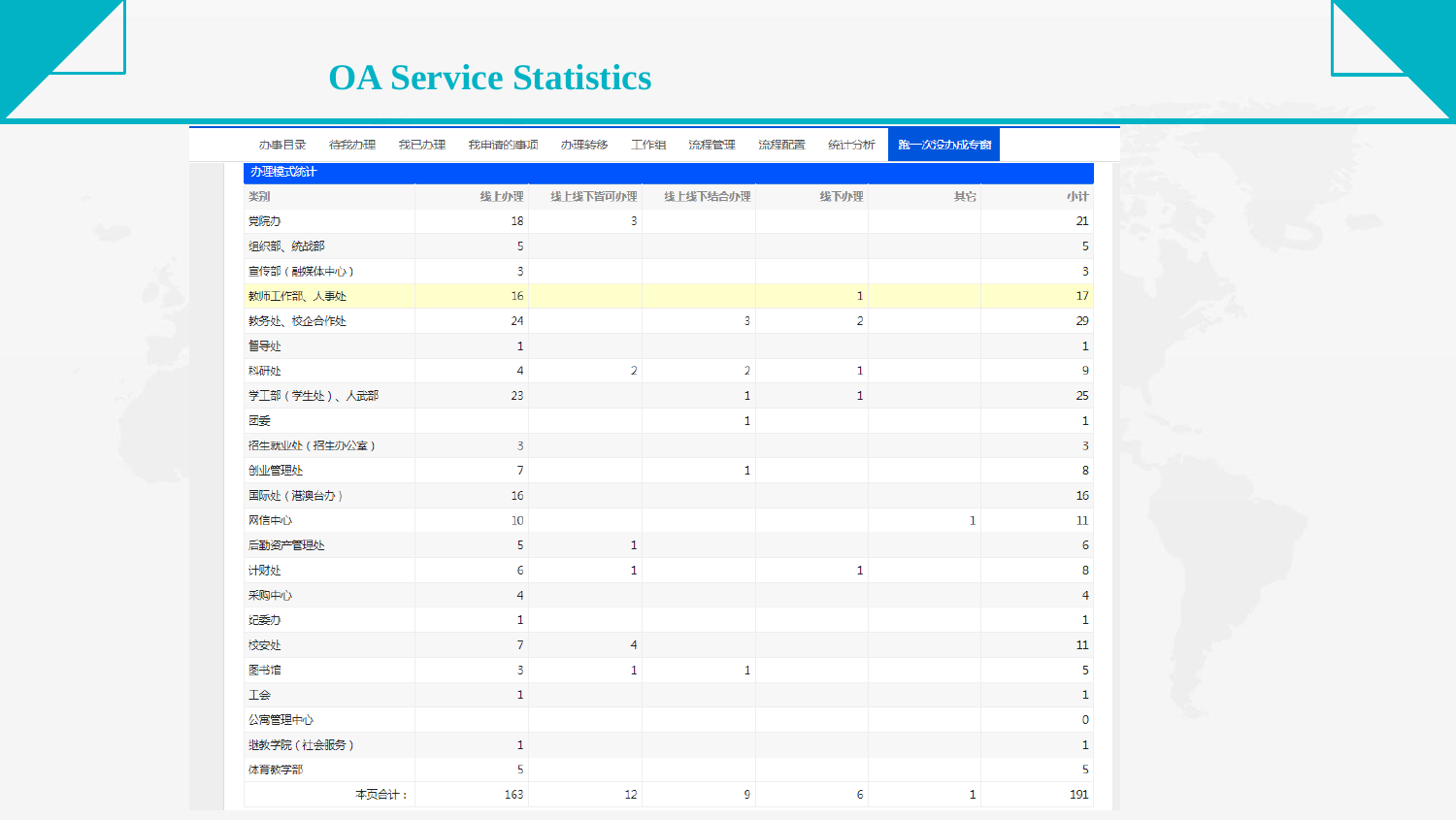教学单位公务接待用餐审批 (共办理9次)

点击输入相关文字标题

在线咨询 我要由请 办理进度查询

| 事项类型 审批件       |               | 办理部门 党院办    |                 |
|----------------|---------------|-------------|-----------------|
|                | 办理模式 线上线下皆可办理 |             | 办理对象 各数学单位      |
| 办理地点           |               |             | 办理时间 8:00-17:00 |
| 承诺期限(工作日) 4小时内 |               |             |                 |
| 联系人 骆小虎        |               | 联系电话 661222 |                 |

办理步骤

申请 | 办公室(综合办公室)主任意见 | 业务分管领导 | 行政主要负责人意见 | 抄送党院办综合科

#### 办理说明

1. 先审批后执行,因接待用餐准备周期较长,事项审批请预留备餐时间尽早申请。 2. 公务接待用餐,原则上均安排在校内教王食堂,审批流程完成之后,由教学单位办公室联系教王食堂进行安排。 3. 如确需安排至校外公务接待用餐由我校进行报销的,请提前与院办联系确认。

常见问题

公务接待用餐教工食堂联系人朱守青。联系电话:15805896556,630018。

材料清单

相关附件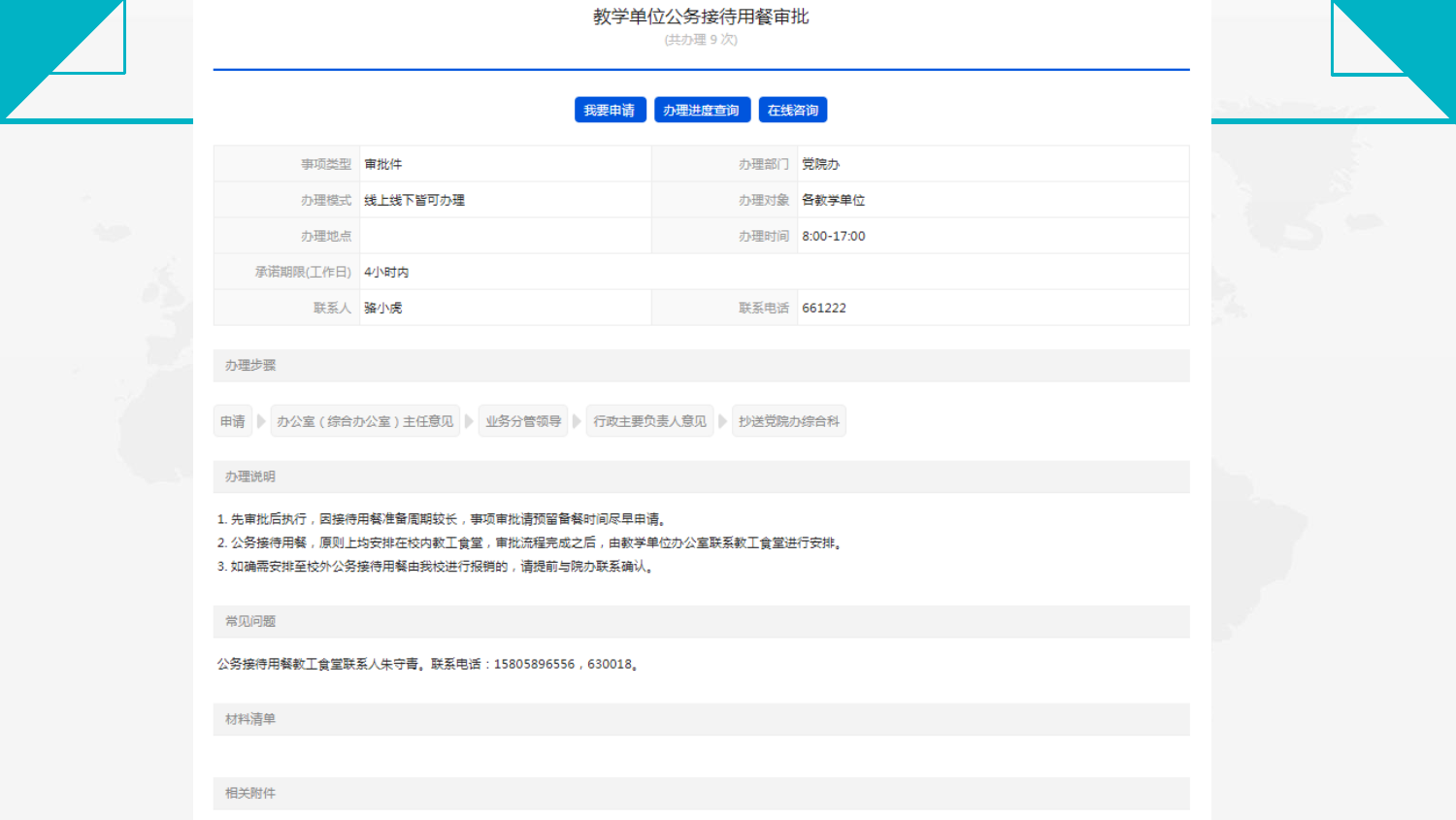#### ◎"最多跑一次"网上办事大厅

|              |                             | 办事目录  待我办理  我已办理  我申请的事项  办理转移  工作组  流程管理  流程配置  统计分析 |  |  | 跑一次没办成专窗 |                             |  |
|--------------|-----------------------------|-------------------------------------------------------|--|--|----------|-----------------------------|--|
|              |                             | 来访具体事项: 校企合作及其就业招聘                                    |  |  |          |                             |  |
|              | 用餐餐次: 中餐                    |                                                       |  |  |          |                             |  |
|              | 申请用餐类型: 桌餐                  |                                                       |  |  |          |                             |  |
|              | 申请用餐地点: 校内                  |                                                       |  |  |          |                             |  |
|              | 有无来访公函: 无                   |                                                       |  |  |          |                             |  |
|              | 对方总人数: 4                    |                                                       |  |  |          |                             |  |
|              |                             | 我方用餐联系人、联系电话: 何淑贞699088                               |  |  |          |                             |  |
|              | 有无其他用餐需求: 无                 |                                                       |  |  |          | -招生就业处李倩 (2021-05-18 10:49) |  |
| 部门/二级学院负责人意见 |                             |                                                       |  |  |          |                             |  |
|              |                             | 办理意见:情况属实,同意                                          |  |  |          | - 何淑贞 (2021-05-18 10:50)    |  |
| 分管校领导意见      |                             |                                                       |  |  |          |                             |  |
|              | 办理意见:同意                     |                                                       |  |  |          | - 徐美燕 (2021-05-18 10:52)    |  |
| 党院办综合科意见     |                             |                                                       |  |  |          |                             |  |
|              | 用餐标准 (元/人): 100<br>用餐总人数: 7 | 用餐地点: 绿竹园教工食堂望道厅                                      |  |  |          |                             |  |
|              |                             | 办理意见:情况属实,拟同意                                         |  |  |          | - 骆小虎 (2021-05-18 14:21)    |  |
| 党院办副主任意见     |                             |                                                       |  |  |          |                             |  |
|              | 办理意见:同意                     |                                                       |  |  |          | - 龚航宇 (2021-05-18 14:26)    |  |